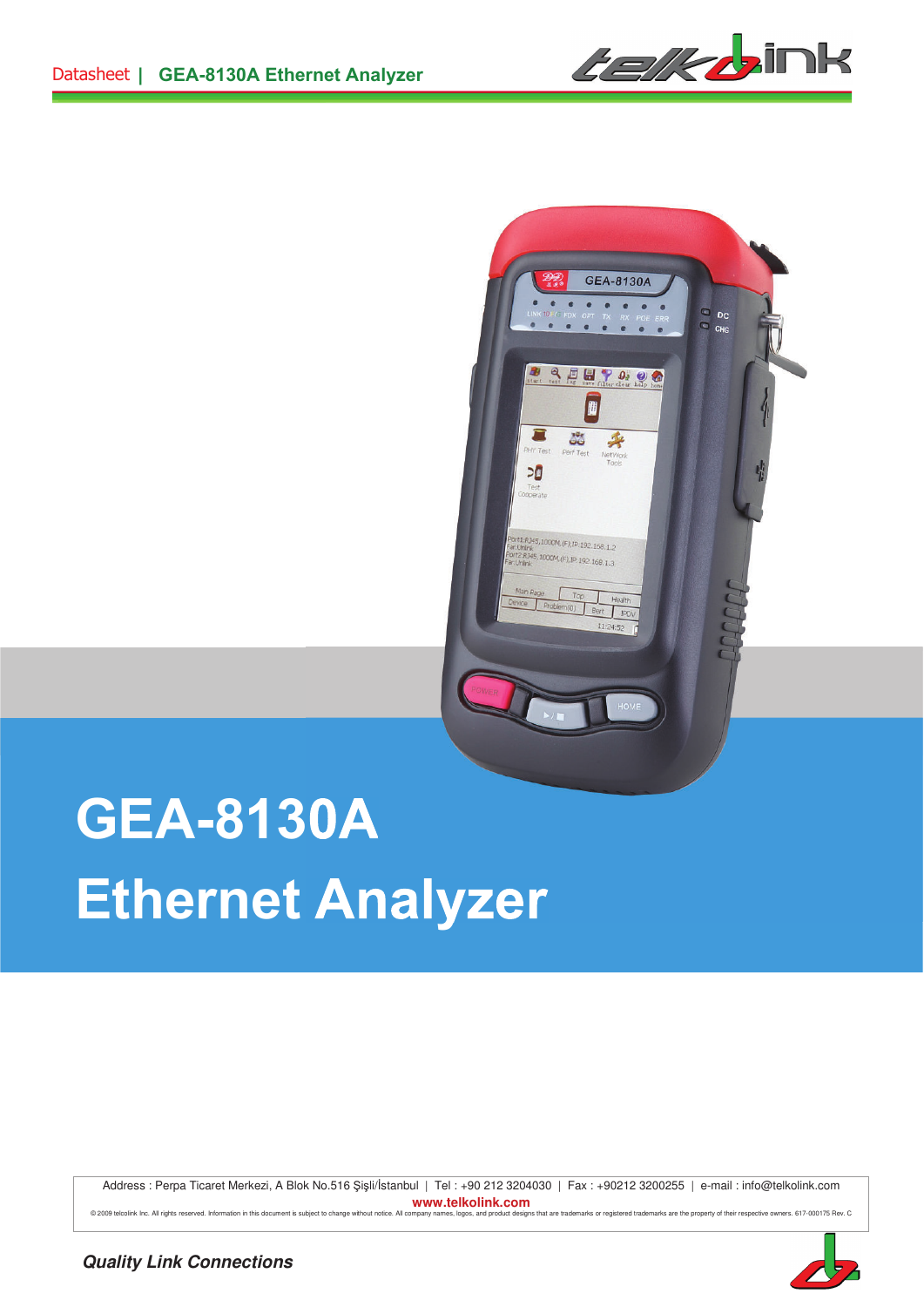



GEA-8130A is a handheld expert instrment for Ethernet deployment, maintenance, and troubleshooting. It supports 10/100/1000Mbps RJ45 electrical interface and 100/1000Mbps SFP optical interface, monitors network operation status through termination mode or pass through mode, and supports comprehensive LAN testing and common network tool. Meanwhile, the instrment provides comprehensive network performance evaluation for the deployment and maintenance of networks and services through traffic analysis, BER, and RFC2544, IPDV testing.

GEA-8130A is the right product meeting the current testing requirements for Ethernet applications in IP network, transport network and MSTP. Comprehensive test functions, various port configurations, flexible operation modes and friendly user interface make this product outstanding in the market.

# **Functions**

- $\blacksquare$  Traffic performance analysis
	- Support layer 2 or layer 3 wire-speed traffic generation
	- Support two nested VLAN tags, QinQ
	- Multi-stream configuration, up to 8 streams
	- Statistics for received traffic
- BER testing: support layer 2 or layer 3 BER testing
- RFC2544 testing: support throughput, latency, frame loss rate and back-to-back testing
- $\overline{\phantom{a}}$ Frame packet capture: support capture, storage, and simple decoding of Ethernet data
- Equipment identification: display key equipments in the network by analyzing received data
- Network device scan: support for IP lookup in accordance with existing equipment and networks for open ports
- Network problem discovery: discover common problems such as Web, E-Mail and other problems in the network through analyzing received data



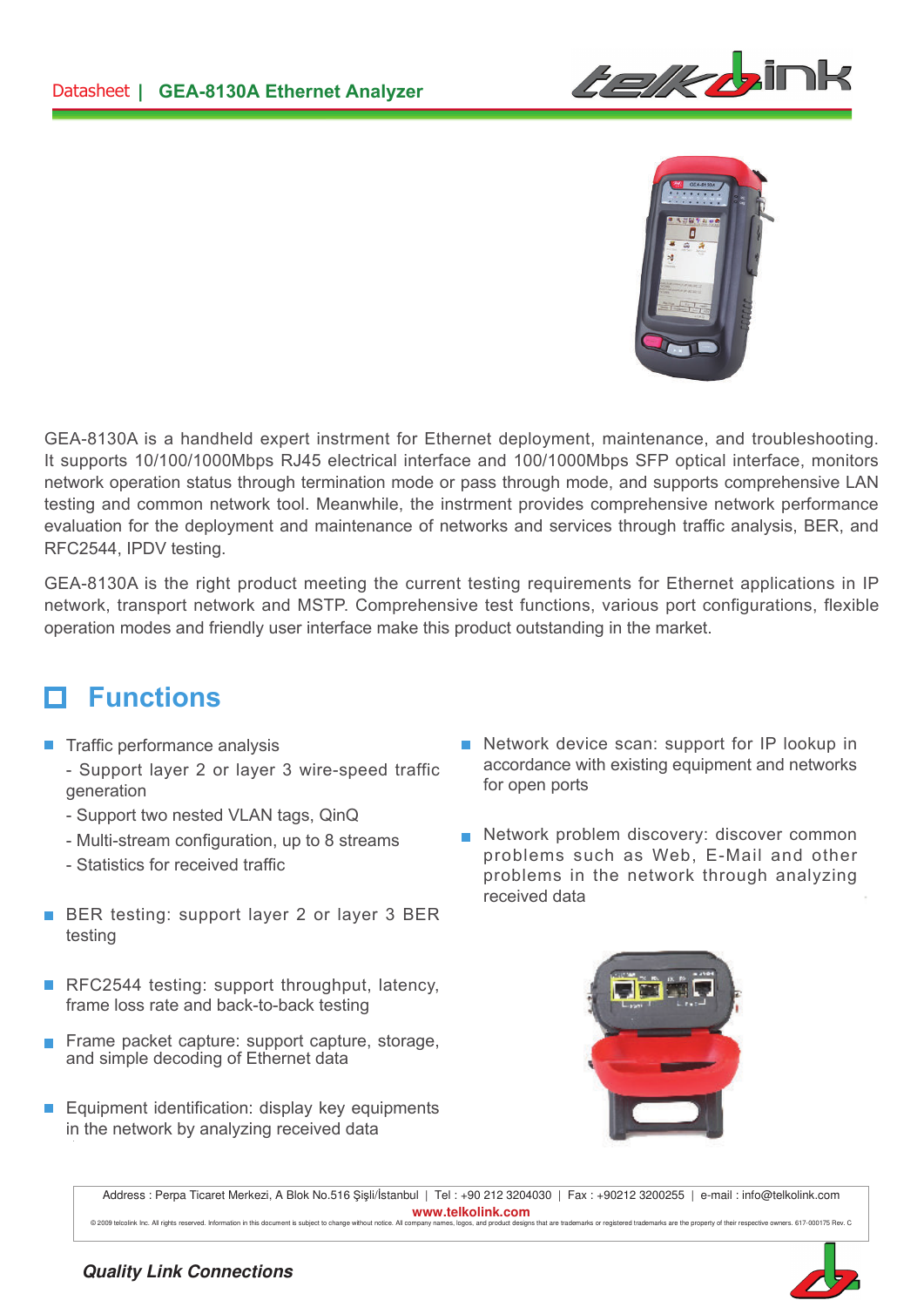

- **Network health check: show the health status of <b>Features** the network through the statistics and diagnosis of the received data
- $\mathcal{C}^{\mathcal{A}}$ Receive filter: support for filtering the received data and analysis
- Terminal emulation: support PPPoE dial-up  $\overline{\phantom{a}}$ connection, Web browsing, FTP download testing
- PoE testing: identify PoE device and test the  $\mathcal{C}^{\mathcal{A}}$ power supply voltage
- $\mathcal{C}^{\mathcal{A}}$ Common network tool: support PING, traceroute, flashing port, tone generation, link detection, and optical power testing
- Cable testing: cable length, sequence, open, short, crosstalk testing, wiremap testing
- Data management: support save, view, delete, copy and other operations of the test results

- Simple and easy operation: high-definition color touch screen and graphical user interface
- **Powerful performance analysis: provide** comprehensive network performance evaluation for the deployment and maintenance of networks and services through traffic analysis, BER, and RFC2544, IPDV testing
- Comprehensive LAN testing: deep understanding of network status and timely discover problems in the network through network device scan, problem discovery, health check, terminal emulation
- **Multiple test modes: termination, pass through,** loopback, and other modes of measurement
- Good compatibility: support end-to-end testing with other Ethernet testers from DADI Telecom
- **P** Powerful battery: built-in large capacity Li-ion battery with long operation time
- Optimized structure design: test interface antidust and anti-shock
- Advanced cooling system: ensure long and stable operation of the instrument

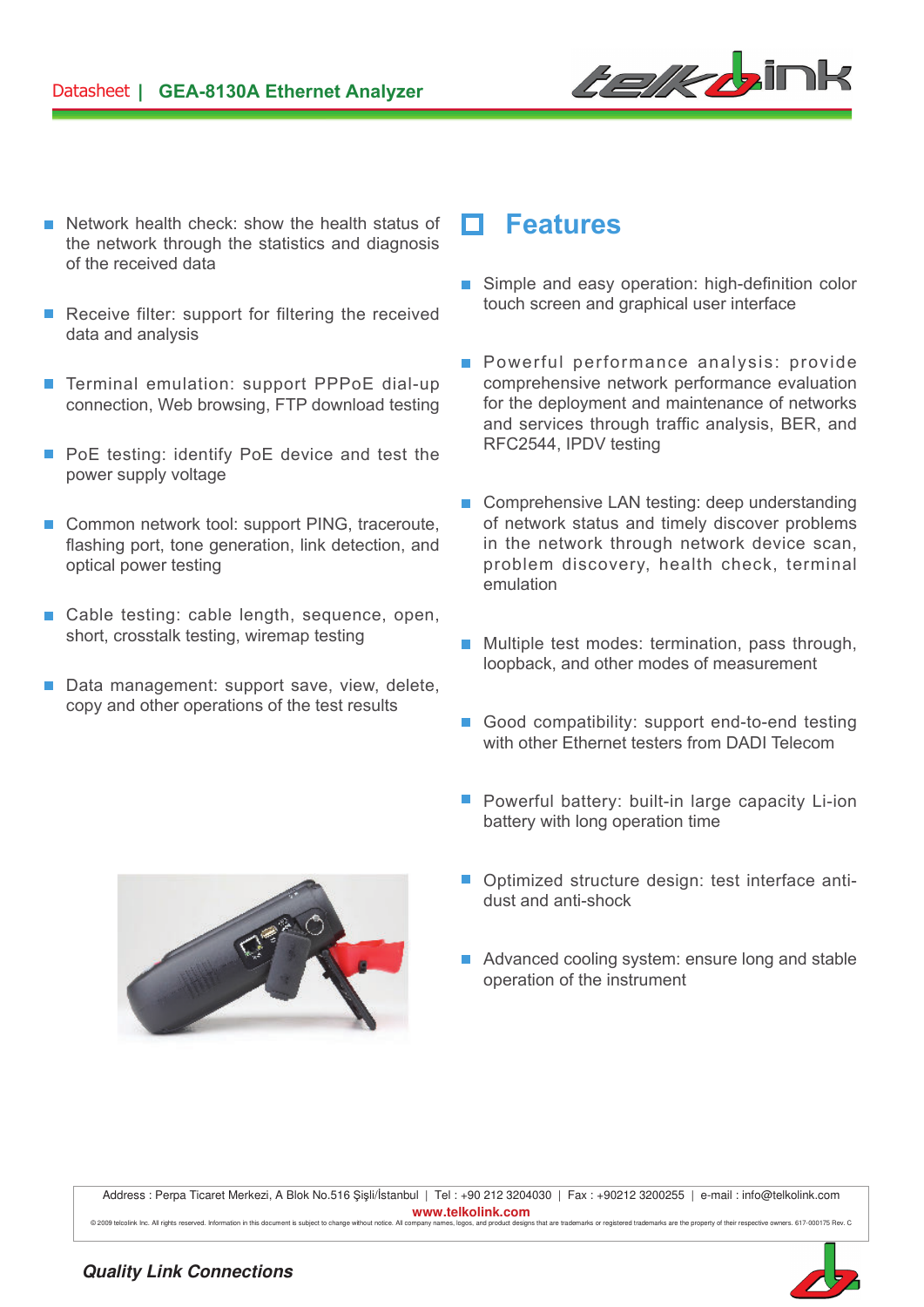

# **Applications**

#### End-to-end testing

Use two instruments to do traffic performance testing and BER testing. The far-end instrument can automatically do RFE2544 testing with the near-end

#### Termination mode

Use the instrument to connect network, cable or equipment and execute connectivity testing, cable testing, terminal emulation, LAN testing



### Pass through mode

Connect the instrument between two networks or between PC and network, two-way count and analyze the network data that passes through the instrument

#### Loopback mode

The instrument is in the status of data loop back and loops back received data according to data loop back layer